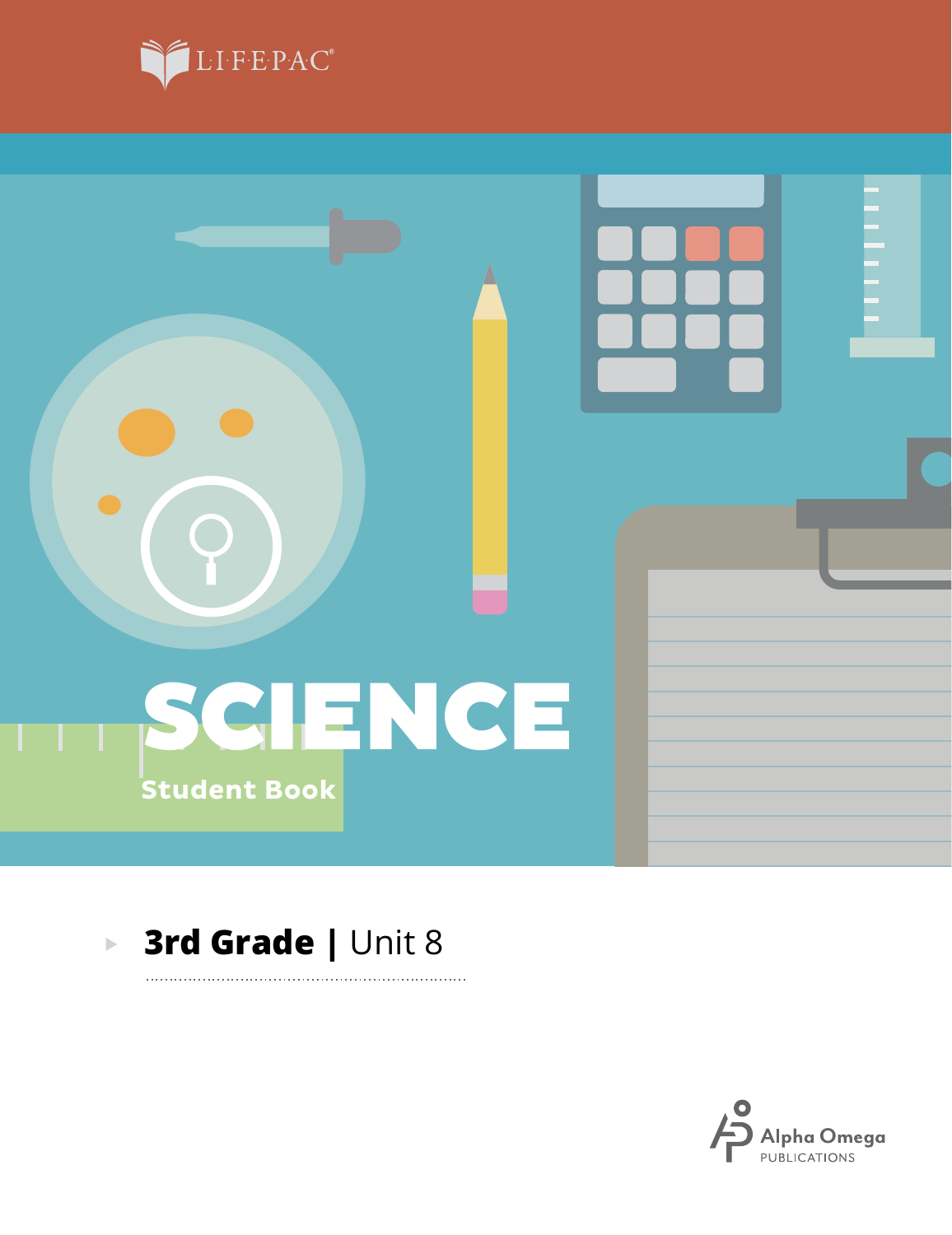# SCIENCE 308 **ROCKS AND THEIR CHANGE**

Introduction **|3**

### **1. How Rocks Are Formed**...........................4

By Heat **|6** By Pressure **|15** Self Test 1 **|25**

### **2. How Rocks Are Changed**......................27

By Water **|28** By Wind **|30** By Heat and Cold **|31** By Plants **|34** Self Test 2 **|42**

### **3. How Rocks Are Used** .............................44

For Buildings **|45** For Enjoyment **|51** Self Test 3 **|56**

LIFEPAC Test **|Pull-out**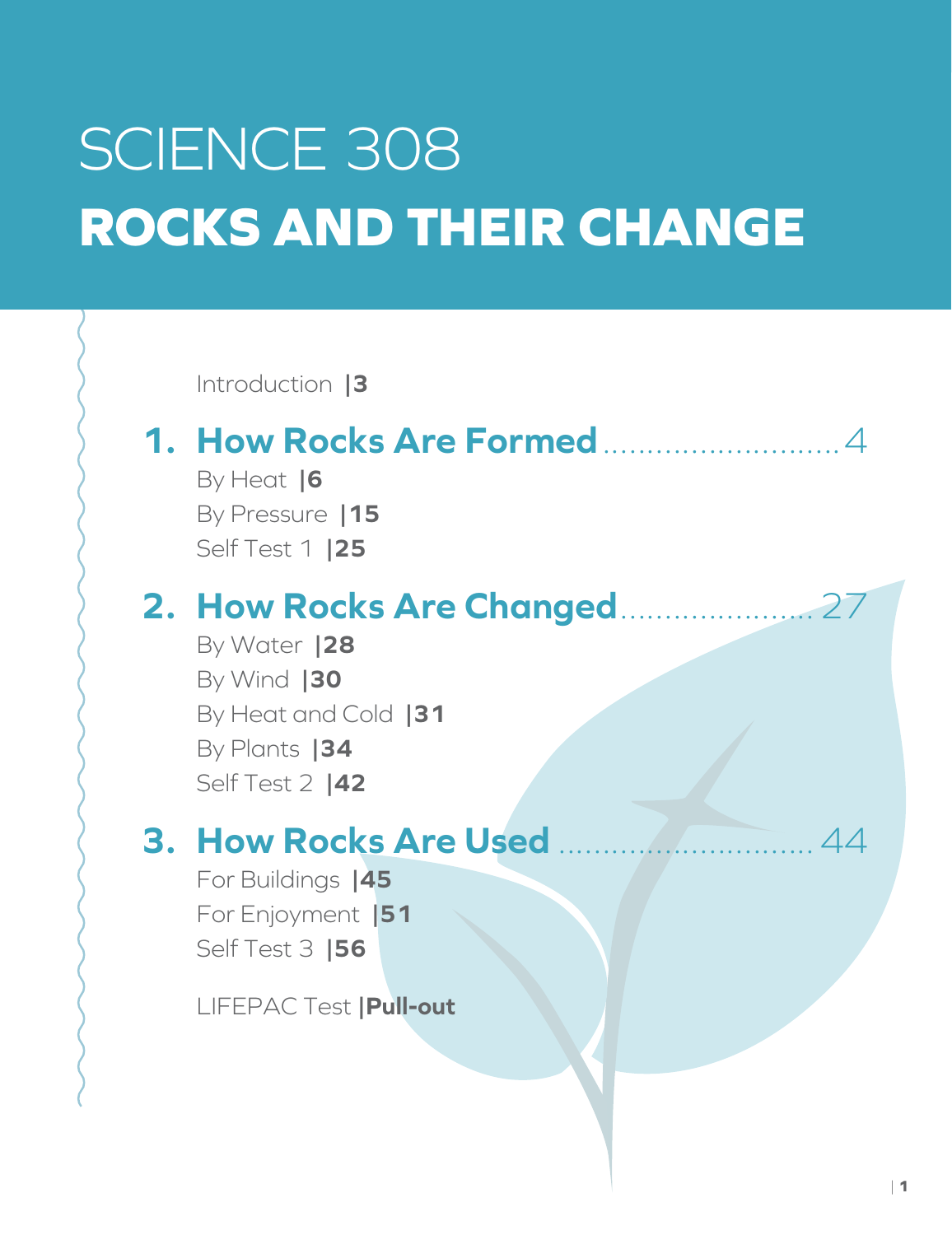**Author:**

Merton B. Osborn, Ed.D.

**Editor-in-chief:**

Richard W. Wheeler, M.A.Ed.

**Editor:** Joyce Davis

**Consulting Editor:** Harold Wengert, Ed.D.

**Revision Editor:** Alan Christopherson, M.S.

### **Media Credits:**

**Page 3:** © Danish Khan, iStock, Thinkstock; **4:** © IPGGutenbergUKLtd, iStock, Thinkstock; **7:** © Dorling Kindersley, Thinkstock; **11:** © Dtamarack, iStock, Thinkstock; **12:** © Andrea Danti, Hemera, Thinkstock; **15:** © Medioimages, Photodisc, Thinkstock; **17:** © Scott\_Walton, iStock, Thinkstock; **20:** © PhilipSmith1000, iStock, Thinkstock; © Givaga, iStock, Thinkstock; **27:** © Mike Watson Images, moodboard, Thinkstock; **29:** © tonda, iStock, Thinkstock; **30, 32:** © moodboard, Thinkstock; **37:** © ManuelGonzalezOlaecheaFranco, iStock, Thinkstock; **39:** © SteveCollender, iStock, Thinkstock; **40:** © rudi\_suardi, iStock, Thinkstock; **44:** © SLP\_London, iStock, Thinkstock; **45:** © septemberlegs, iStock, Thinkstock; **46:** © TiSanti, iStock, Thinkstock; **47:** © Katty\_King, iStock, Thinkstock; **48:** © MarcelC, iStock, Thinkstock; **49:** © walencienne, iStock, Thinkstock; **50:** © Jorge Villalba, iStock, Thinkstock; **52:** © Tatiana Gladskikh, iStock, Thinkstock; **54:** © Jeffrey Hamilton, Digital Vision, Thinkstock.



#### **804 N. 2nd Ave. E. Rock Rapids, IA 51246-1759**

© MCMXCVI by Alpha Omega Publications, Inc. All rights reserved. LIFEPAC is a registered trademark of Alpha Omega Publications, Inc.

All trademarks and/or service marks referenced in this material are the property of their respective owners. Alpha Omega Publications, Inc. makes no claim of ownership to any trademarks and/or service marks other than their own and their affiliates, and makes no claim of affiliation to any companies whose trademarks may be listed in this material, other than their own.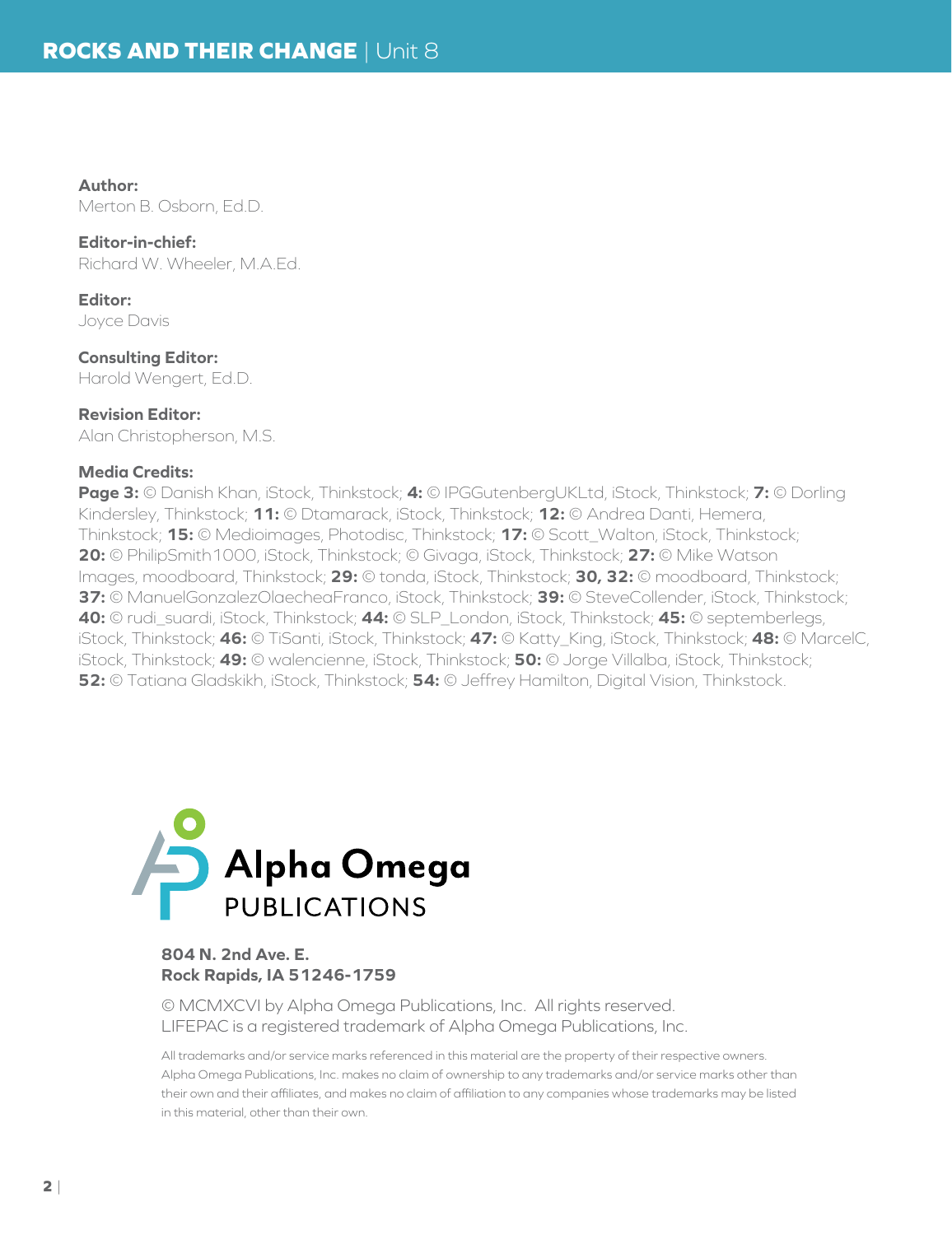# **ROCKS AND THEIR CHANGE**

**God created the earth. He made many different kinds of rocks. We can learn so much about rocks that some people spend most of their lives studying about them. These people are called geologists. A geologist is a person who studies all about rocks. Geologists know how rocks are formed and how they change. In this LIFEPAC®, you will learn how rocks are formed, how they can change, and how they are used.**

**Many people who are not geologists study rocks because they enjoy them. They are called rock hounds. Perhaps you will become a geologist or a rock hound some day. Whether you gather rocks or just read about them in books, this LIFEPAC will help you know more about the earth—God's great creation.**

## **Objectives**

**Read these objectives.** The objectives tell you what you will be able to do when you have finished this LIFEPAC.

- 1. You will be able to tell how rocks are formed.
- 2. You will be able to tell how rocks are changed.
- 3. You will be able to name three different kinds of rocks and give examples of each kind.
- 4. You will be able to tell how rocks are used.
- 5. You will be able to tell what precious stones are.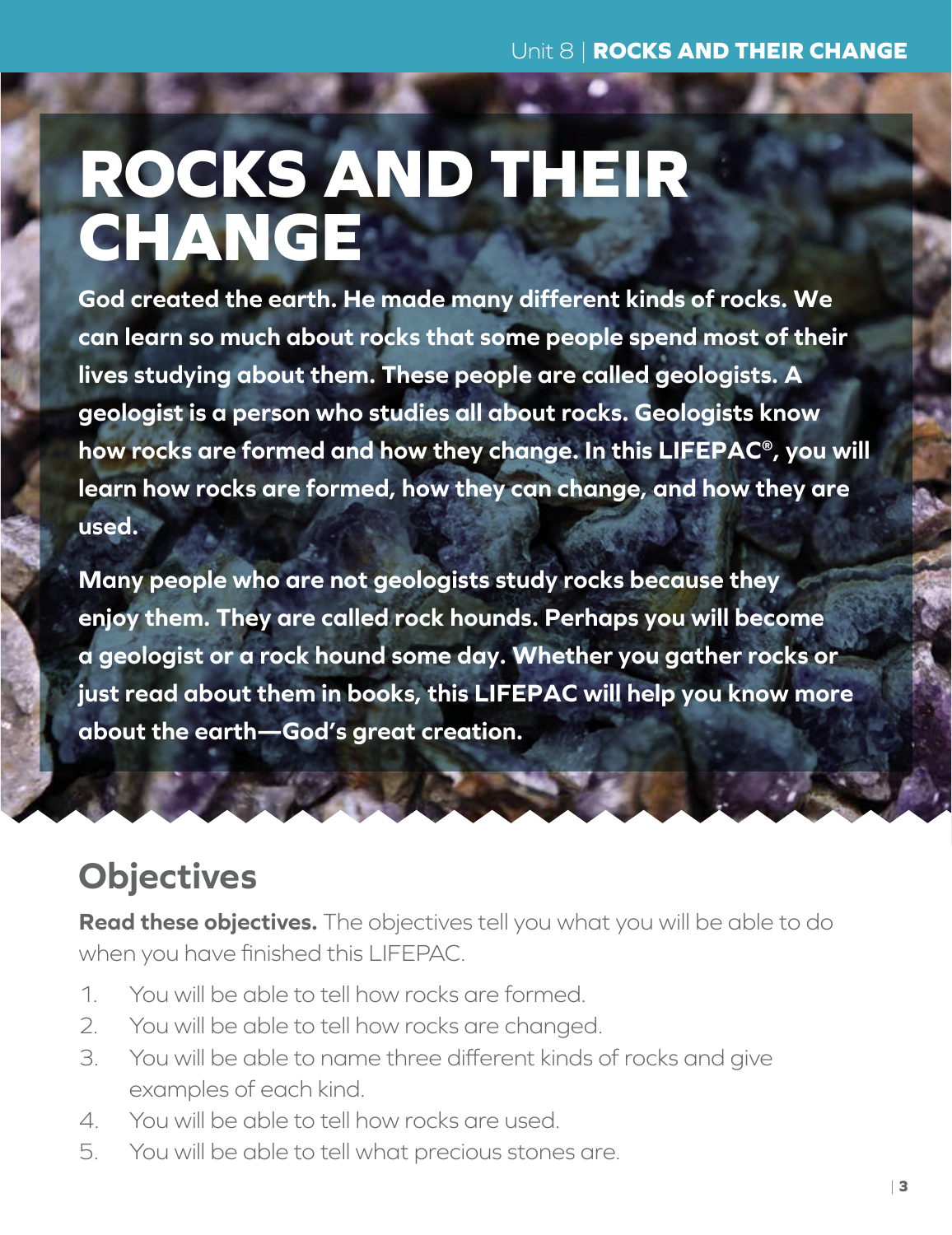## **1. HOW ROCKS ARE FORMED**

**When God made the world, He caused much of it to be made up of rock. Rocks form the core of our mountains. Rocks lie under the ocean floor. Rock is underneath all land.** 

**In this part of your LIFEPAC, you will take a field trip with Look-It-Up Club and learn what geologists know about the ways rocks are formed. You will learn how heat and pressure have helped to form the rocks that we see all around us.**

### **Vocabulary**

**Study these new words.** Learning the meanings of these words is a good study habit and will improve your understanding of this LIFEPAC.

**basalt** (bə sôlt'). Hard rock left by a volcano. **boulder** (bōl' dar). A large, rounded rock. **college** (kŏl' ĭj). A school of higher learning. **core** (kôr). The hot center of the earth. crumble (krŭm' bal). Break into very small pieces. **crust** (krŭst). A hard, outside covering. crystal (krĭs' tal). An evenly shaped clear mineral. **dissolve** (dĭ zŏlv'). Break up; change into a liquid. **erupt** (ĭ rŭpt'). Burst forth; blow up. **feldspar** (fĕld' spär'). A common mineral on the earth's surface. **geologist** (jē ŏl' <sup>e</sup> jist). A person who studies rocks. **gneiss** (nīs). Metamorphic rock. **granite** (grăn' ĭt). Hard, igneous rock.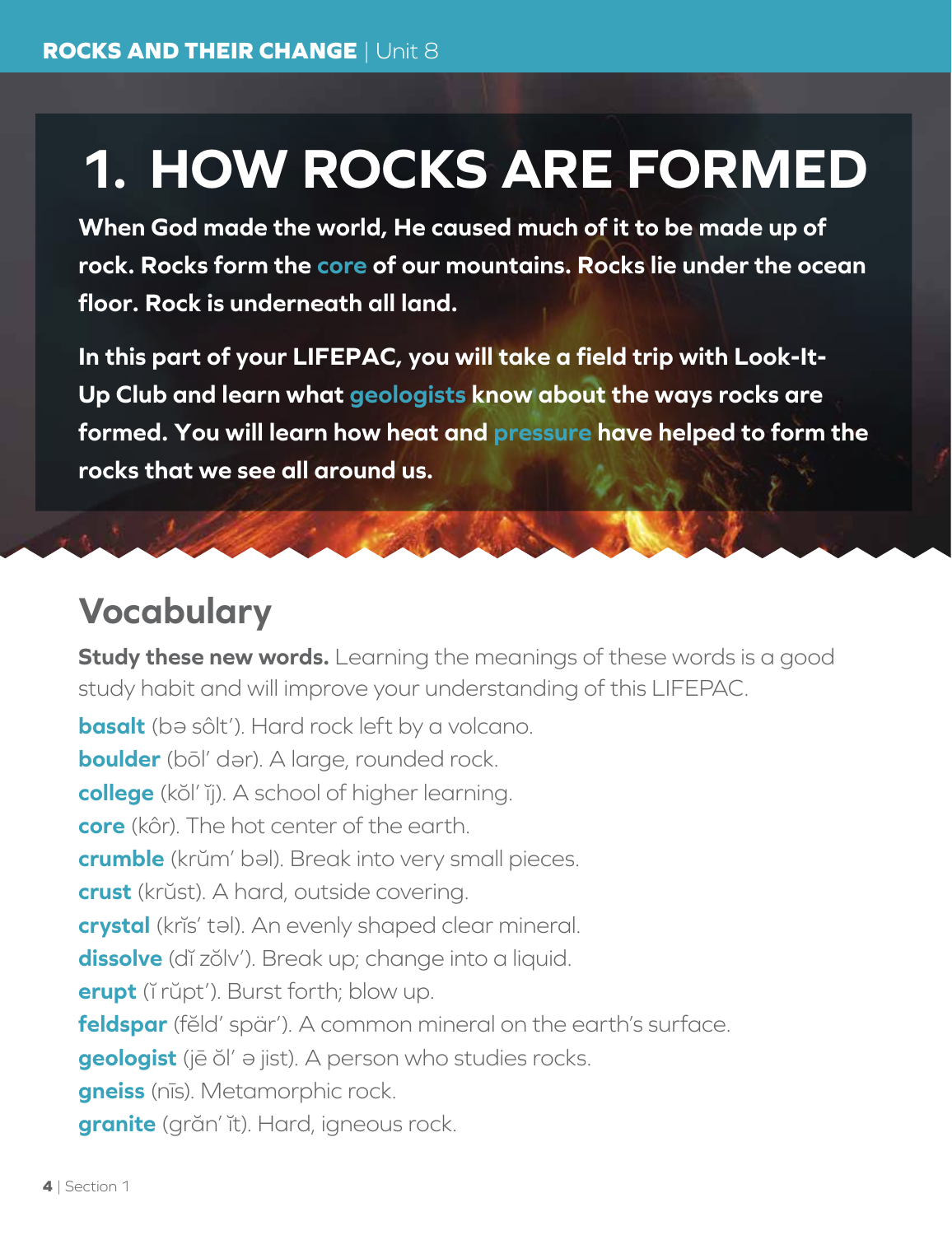**igneous** (ĭg' nē əs). Formed by great heat and pressure.

lava (lä' və). Melted rock flowing from a volcano.

**limestone** (līm' stōn). A sedimentary rock.

**liquid** (lĭk' wĭd). Something not a solid or a gas, but like water; it flows.

**magma** (măg' m <sup>e</sup> ). Hot, liquid rock under the earth.

mantle (măn' tal). The part of earth just beneath the crust.

**metamorphic** (mĕt' <sup>e</sup> môr' fĭk). Having to do with change of form.

mineral (min' ər əl). A thing that is not a plant or an animal.

**pressure** (prĕsh' ar). To press with a lot of weight and force.

**quartz** (kwôrts). A glassy mineral.

sedimentary (sĕd' ə mĕn' tər ē). Rock formed from things that have settled to the bottom of the sea over a long time.

**volcano** (vŏl kā' nō). An opening in the earth through which steam and lava pour.

**Note:** *All vocabulary words in this LIFEPAC appear in* **boldface** *print the first time they are used. If you are unsure of the meaning when you are reading, study the definitions given.*

Pronunciation Key: hat, āge, cāre, fär; let, ēqual, tėrm; it, īce; hot, ōpen, ôrder; oil; out; cup, put, rüle; child; lo**ng**; **th**in; /ŦH/ for **th**en; /zh/ for mea**s**ure; /u/ or / <sup>e</sup> / represents /a/ in **a**bout, /e/ in tak**e**n, /i/ in penc**i**l, /o/ in lem**o**n, and /u/ in circ**u**s.

## **Special Words**

**Hawaii Mauna Loa**

**Ask your teacher to say these words with you.**

| <b>Teacher check:</b> |  |
|-----------------------|--|
| Initials              |  |
| Date                  |  |
|                       |  |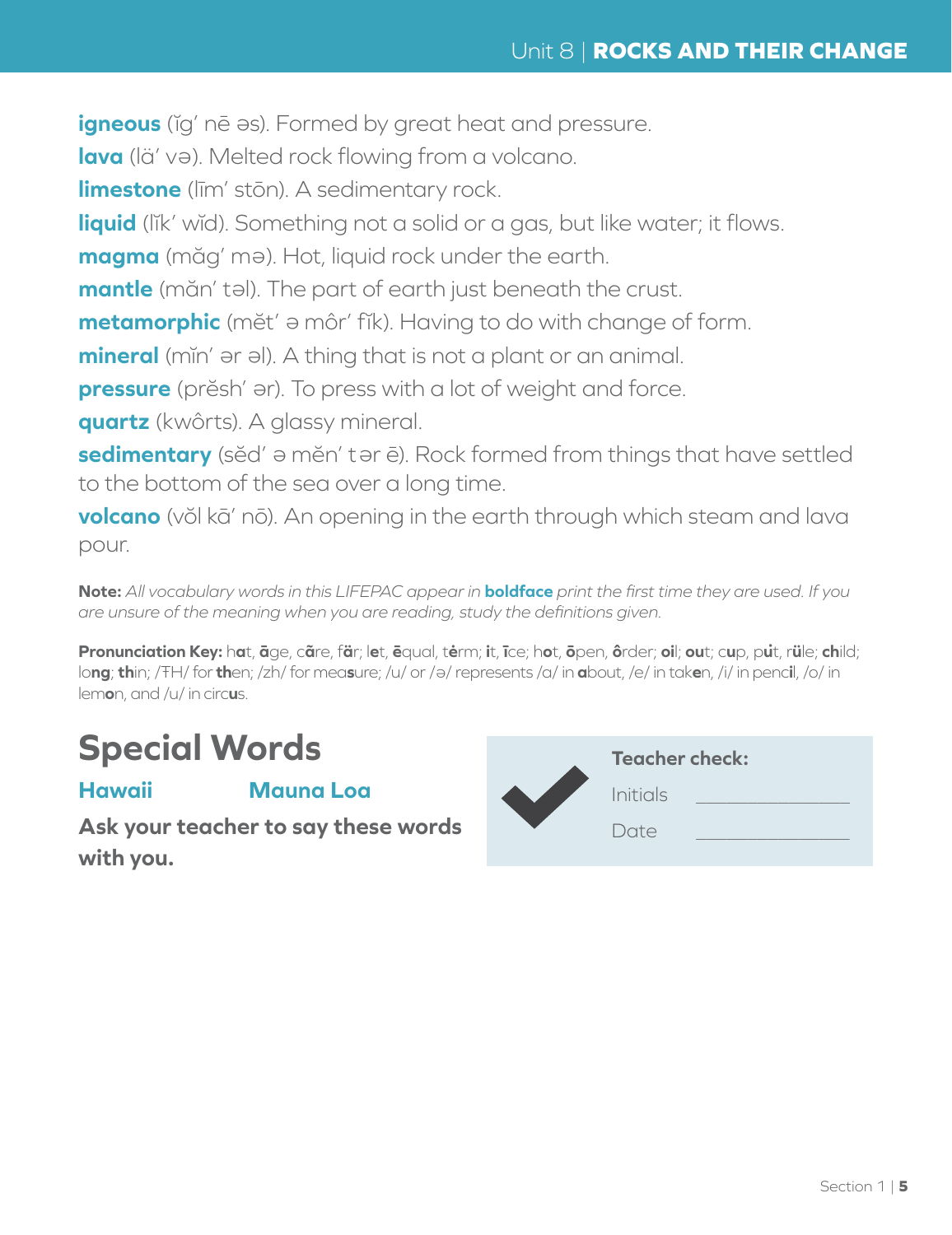## **By Heat**

Rick's father called the Look-It-Up Club to order. The club had six members: ten-year-old Rick, his younger sister Mary, their two cousins Jack and Debbie, and Father and Mother who acted as teachers.

"I have a surprise for our club tonight," Father said.

"What is it?" Everyone wanted to know.

"Tomorrow is Saturday, and I do not have to teach at the **college**. So, we are going on a field trip."

"Great!" shouted Rick.

"Sounds like great fun!" Debbie exclaimed.

"Where are we going?" Jack asked.

"To the mountains," Father replied. "I asked my friend, Mr. Scott, if we could visit his farm to look for rocks."

The others grew excited. Mother offered to pack a lunch, and Mary said she would help.

Saturday was warm and sunny. The six club members reached Mr. Scott's farm after a long half-hour hike up the side of Mount Tusk. While the others were catching their breath, Rick picked up a chunk of grayish rock.

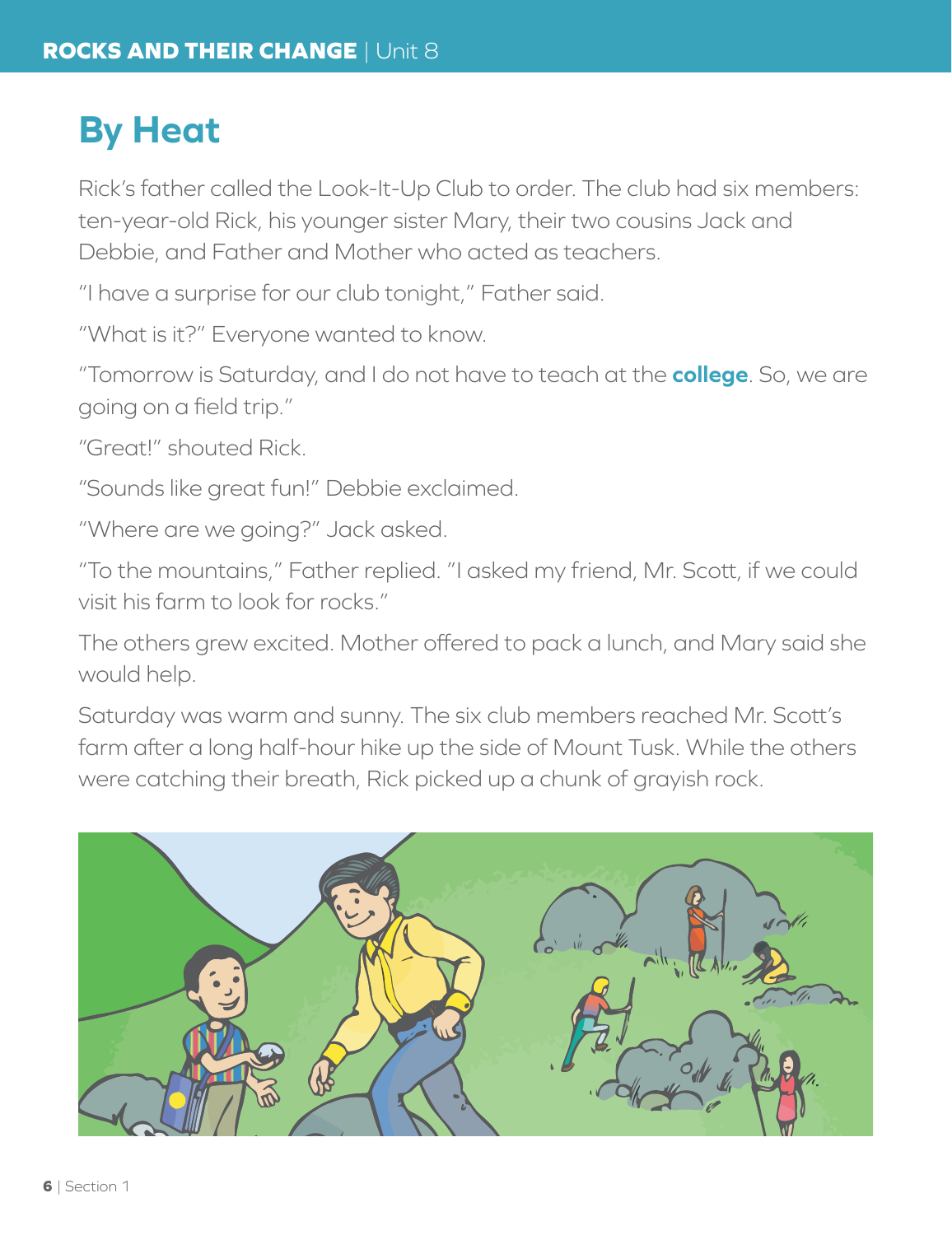"What did you find, Rick?" Jack asked. "Some gold?"

"No," Rick smiled. "I'm afraid not. I don't know what it is exactly."

Father came over and took a look.

"You've found a piece of **granite** rock," he said. "Granite is a very, very hard rock. It's what we call an **igneous** rock."

"What does igneous mean?" they all hollered at once.

Father sat down on a **boulder**. "Let me explain," he said.

"You already know that some rocks are very, very small. When you pick up a handful of sand at the seashore, you are looking at tiny grains of rock. Some rocks are very, very large such as this boulder I'm sitting on. This mountain we climbed this morning is really a huge rock. Only the top of it is above the ground. The rest is far below."

"In deep places of the earth," Father continued, "there is a very thick, hot **liquid**. This hot liquid is called **magma**. Magma is melted rock. This magma moves around under the top layer, or **crust**, of the earth. If there are cracks in the crust, the magma fills them up. Rock that is formed in this way is called igneous rock."



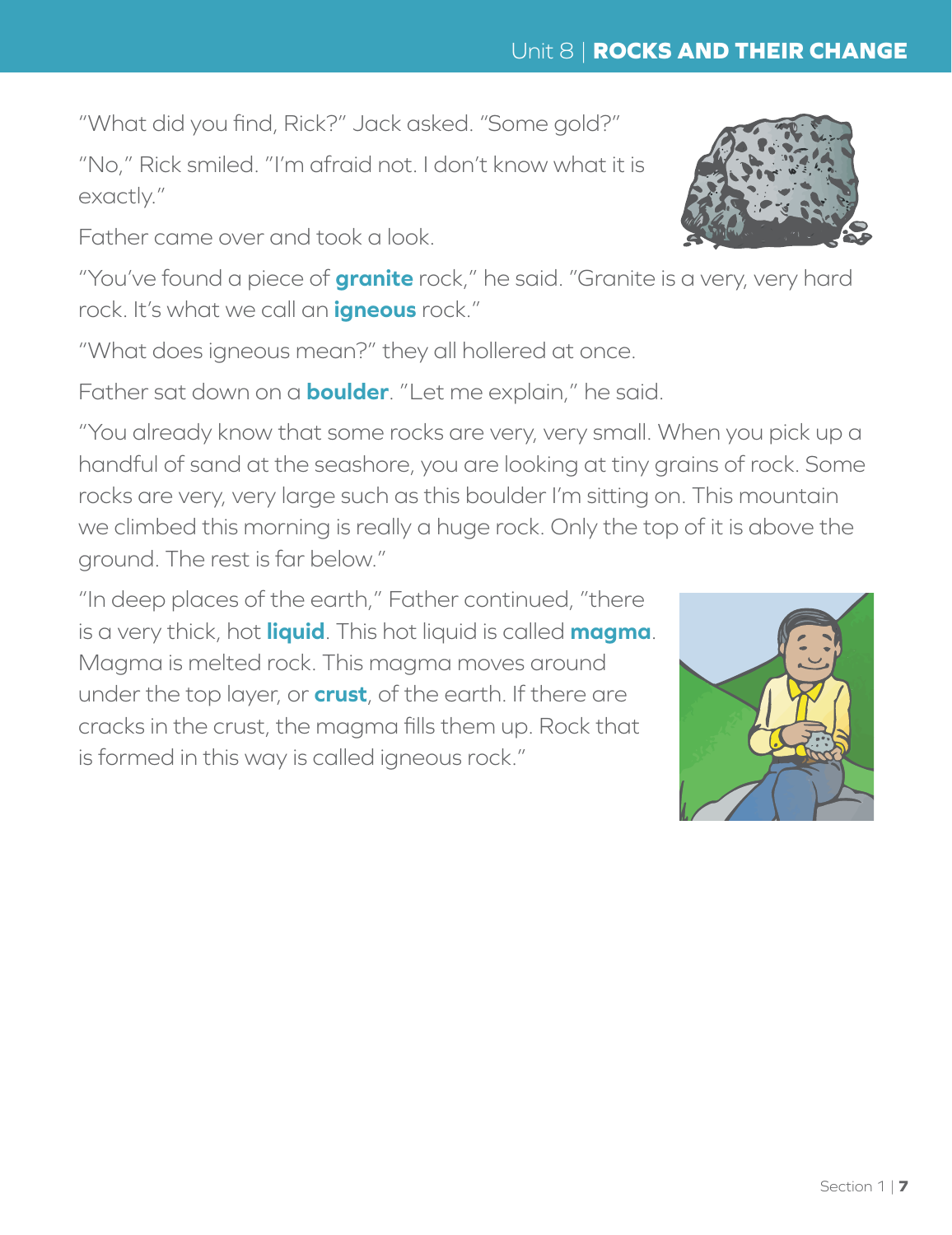

# **Write the answer in the blank with a word from the list.**

| God            | granite                                                    | crust                                                                  |    |
|----------------|------------------------------------------------------------|------------------------------------------------------------------------|----|
| magma<br>lunch | hard<br>hike <b>hike</b>                                   | rocks                                                                  |    |
| geologists     | hounds                                                     | igneous<br>soft                                                        |    |
|                |                                                            |                                                                        |    |
|                | Scientists who study about rocks are called                |                                                                        |    |
|                |                                                            |                                                                        |    |
|                |                                                            | When magma cools in cracks of the earth's crust, it makes              |    |
|                |                                                            |                                                                        |    |
|                | People who collect rocks for fun are called rock           |                                                                        |    |
|                | <u> 1989 - Johann John Stone, fransk politik (d. 1989)</u> |                                                                        |    |
|                | Igneous rocks are ________________________________.        |                                                                        |    |
|                |                                                            | The Look-it-Up Club went on a a.                                       | to |
|                |                                                            |                                                                        |    |
|                | created rocks.                                             |                                                                        |    |
|                | Granite rocks are _________________________.               |                                                                        |    |
|                |                                                            | Sand at the seashore is really very tiny grains of                     |    |
|                |                                                            |                                                                        |    |
|                |                                                            | A thick, hot liquid found far below the earth is called                |    |
|                |                                                            |                                                                        |    |
|                |                                                            | Magma moves around under the __________________________________ of the |    |
|                |                                                            |                                                                        |    |
| earth.         |                                                            |                                                                        |    |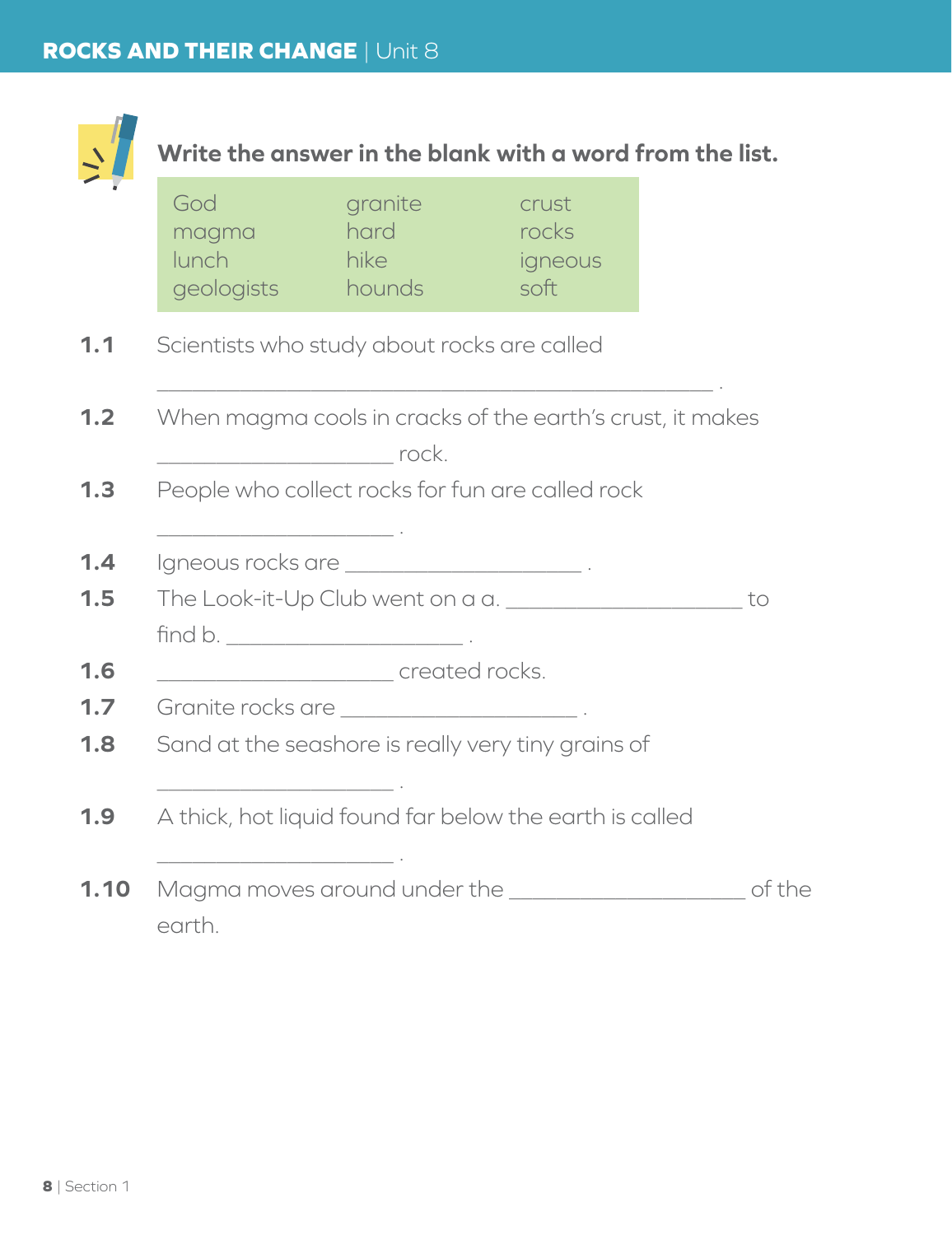"Is our whole earth a ball of rock?" Jack wanted to know.

"In a way, yes," Father replied. "But that is a long story. Let's eat lunch while I tell it to you," Father said with a smile.

Everyone was eager for that. Mother was already unpacking the lunch. She and Mary were placing it on the ground on top of a red and white tablecloth. The children were hungry from their long hike up the mountainside. They didn't need a second invitation to gather around the "table." Father thanked God for the food that He had provided, and the happy club members all said a loud "Amen."

"In a way, it is true that the earth is a huge ball of rock," Father began in between bites of chicken sandwich. "I suppose you have all wondered what you would find if you could dig far down to the center of the earth. No one has ever been able to do this. Scientists believe that the very center of the

earth is made up of a very, very hot core. This core is larger than the moon and has a liquid layer around a solid rock layer. Around that is another layer called the **mantle**. The mantle is not quite so hot and is made of rock. The top layer of the earth is called the crust and is only about twenty miles (32 kilometers) deep at its thickest part. The crust is made of soil and rocks. The soil on the top of the earth is mostly brokendown rock mixed with dead plants and animals." 
<br>  $|$  The layers of the earth

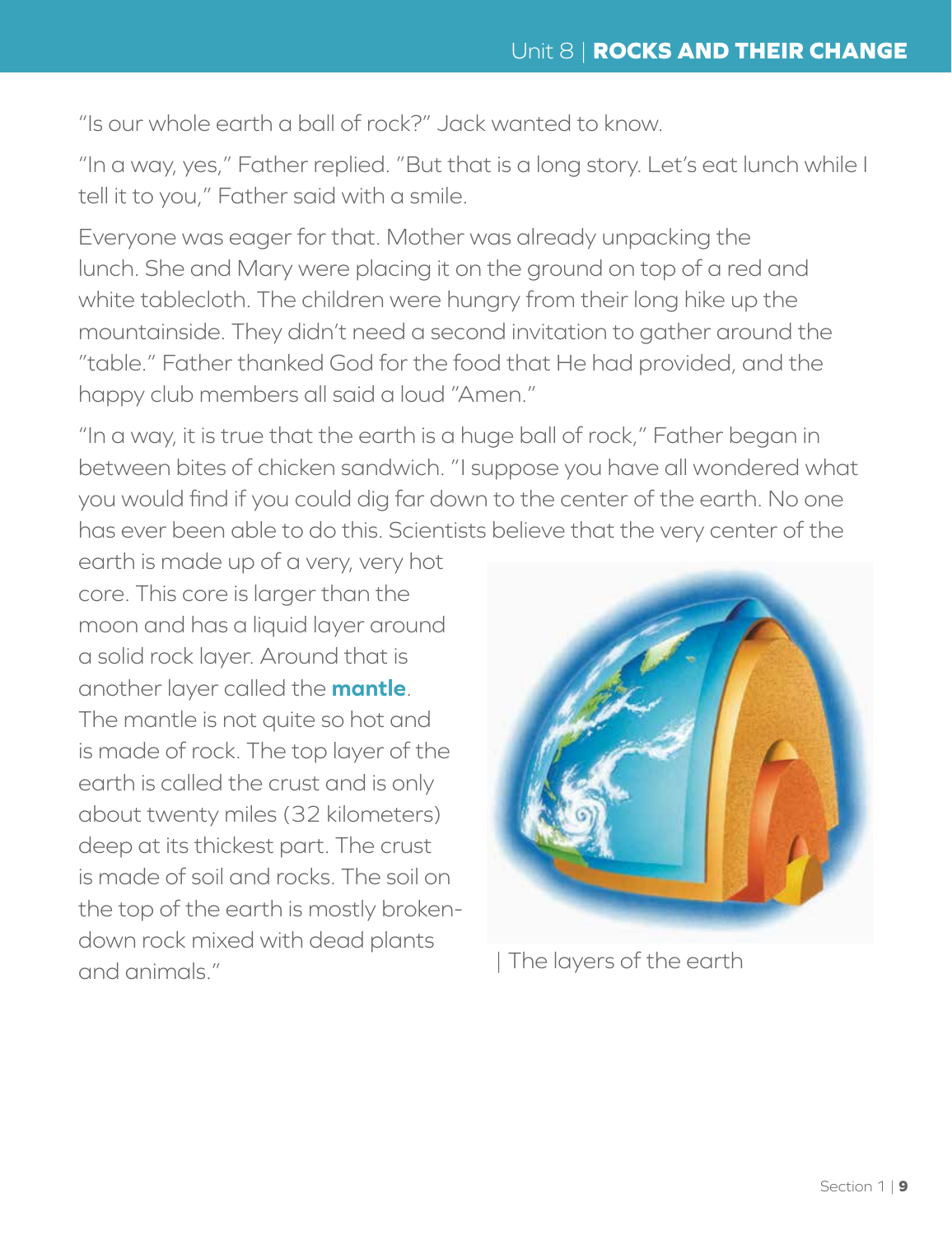|      | Put one of these words on a line to label the parts of the earth.                                                                                                                                                                                                                                                                                   |                                        |                                                           |                                                            |  |  |
|------|-----------------------------------------------------------------------------------------------------------------------------------------------------------------------------------------------------------------------------------------------------------------------------------------------------------------------------------------------------|----------------------------------------|-----------------------------------------------------------|------------------------------------------------------------|--|--|
|      | mantle                                                                                                                                                                                                                                                                                                                                              | <b>COLLEGE COLLEGE COLLEGE COLLEGE</b> | crust                                                     |                                                            |  |  |
|      |                                                                                                                                                                                                                                                                                                                                                     |                                        |                                                           |                                                            |  |  |
|      | <b>1.11</b> $\alpha$ .                                                                                                                                                                                                                                                                                                                              |                                        |                                                           |                                                            |  |  |
|      |                                                                                                                                                                                                                                                                                                                                                     |                                        |                                                           |                                                            |  |  |
|      |                                                                                                                                                                                                                                                                                                                                                     |                                        |                                                           |                                                            |  |  |
|      |                                                                                                                                                                                                                                                                                                                                                     |                                        |                                                           |                                                            |  |  |
|      | (One word is used more than once.)                                                                                                                                                                                                                                                                                                                  |                                        |                                                           | Write these words from the list to complete the sentences. |  |  |
|      |                                                                                                                                                                                                                                                                                                                                                     |                                        |                                                           |                                                            |  |  |
|      | top layer and soil and the state of the state of the state of the state of the state of the state of the state                                                                                                                                                                                                                                      |                                        | animals middle rock center                                | plants liquid                                              |  |  |
|      | rock                                                                                                                                                                                                                                                                                                                                                |                                        |                                                           |                                                            |  |  |
|      |                                                                                                                                                                                                                                                                                                                                                     |                                        |                                                           |                                                            |  |  |
| 1.12 |                                                                                                                                                                                                                                                                                                                                                     |                                        |                                                           |                                                            |  |  |
|      |                                                                                                                                                                                                                                                                                                                                                     |                                        | b. ________________________________ layer and a solid     |                                                            |  |  |
|      | c. __________________________________ layer.                                                                                                                                                                                                                                                                                                        |                                        |                                                           |                                                            |  |  |
|      |                                                                                                                                                                                                                                                                                                                                                     |                                        |                                                           |                                                            |  |  |
|      | mostly b. _________________________.                                                                                                                                                                                                                                                                                                                |                                        |                                                           |                                                            |  |  |
|      |                                                                                                                                                                                                                                                                                                                                                     |                                        |                                                           |                                                            |  |  |
|      |                                                                                                                                                                                                                                                                                                                                                     |                                        |                                                           |                                                            |  |  |
|      | $\begin{picture}(150,10) \put(0,0){\line(1,0){10}} \put(15,0){\line(1,0){10}} \put(15,0){\line(1,0){10}} \put(15,0){\line(1,0){10}} \put(15,0){\line(1,0){10}} \put(15,0){\line(1,0){10}} \put(15,0){\line(1,0){10}} \put(15,0){\line(1,0){10}} \put(15,0){\line(1,0){10}} \put(15,0){\line(1,0){10}} \put(15,0){\line(1,0){10}} \put(15,0){\line($ |                                        |                                                           |                                                            |  |  |
| 1.15 |                                                                                                                                                                                                                                                                                                                                                     |                                        | The soil on the crust of the earth is made of broken-down |                                                            |  |  |
|      |                                                                                                                                                                                                                                                                                                                                                     |                                        |                                                           |                                                            |  |  |
|      |                                                                                                                                                                                                                                                                                                                                                     |                                        |                                                           |                                                            |  |  |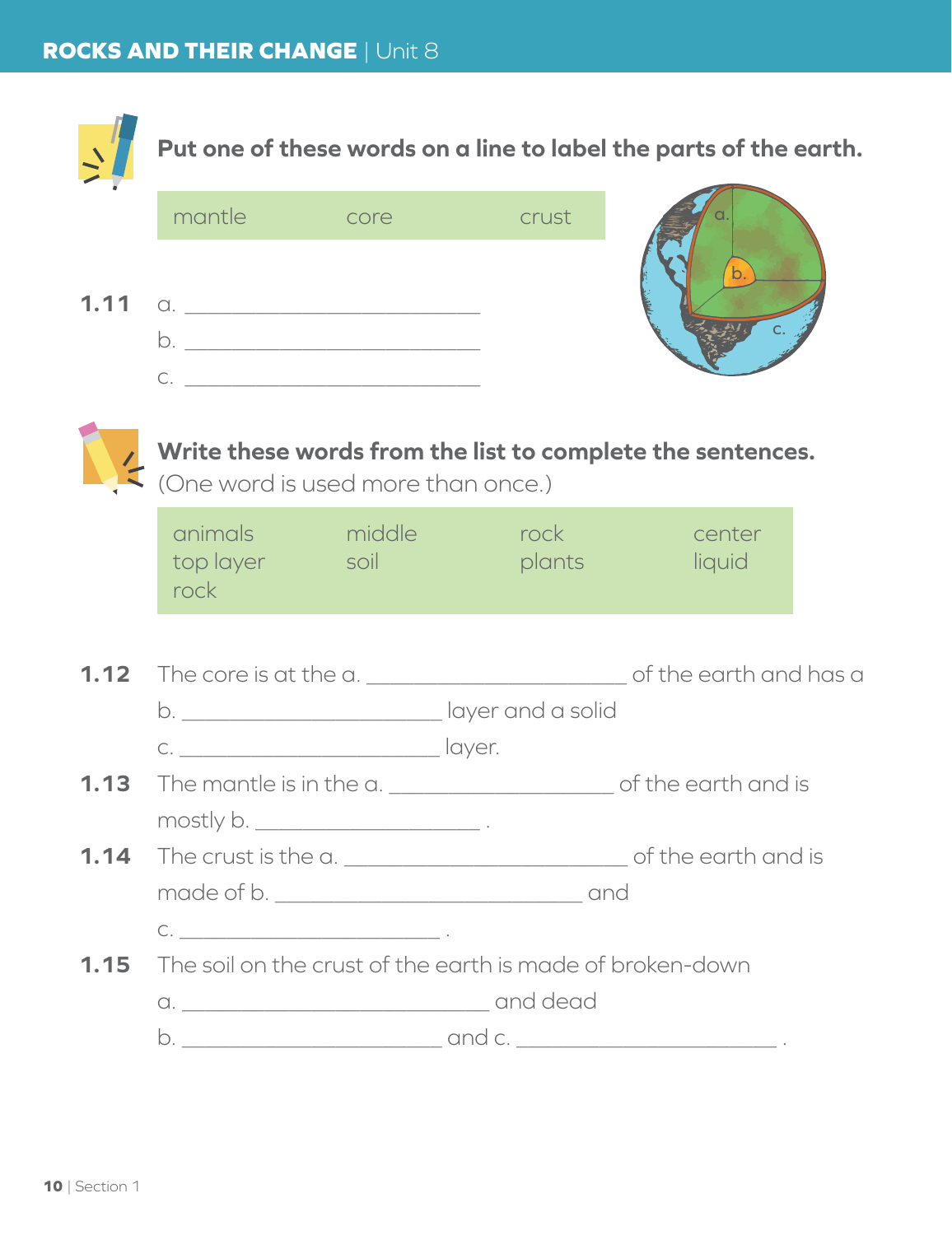"The rock that Rick found lying on the ground was once hot magma," Father said. "This magma was moving around under the crust of earth. When there was a crack in the crust, the magma moved in to fill it. Then, the magma began to cool and harden. As it cooled, the rocks around it and above it were pushing against it."

"It was being squeezed tighter and tighter together. After many years, the hot magma became cooler and cooler. The pressure of the rocks made it harder and harder. The hot magma had become granite rock. Rocks made from magma are called igneous rocks."

"Does magma always cool under the ground?" Jack wanted to know.

"No," Father answered. "Sometimes when the magma is mixed with gas and is under a lot of pressure, it comes up fast and bursts out of the earth. When it reaches the earth's surface, the magma flows over the ground and is called **lava**. It cools and becomes rock faster than when it is under the surface."



| Lava flow from Mauna Loa on the Big Island of Hawaii

"Oh, we've seen lava haven't we, Debbie?" Jack exclaimed. "Remember when Mom and Dad took us to Hawaii? We went to see the **volcano** called Mauna Loa on the Big Island."

"Yes," Debbie replied, "I remember. The whole island was covered with lava rock. Dad told us that red hot lava had shot out of the volcano and had flowed down the mountain toward the ocean."

"Years ago when I was in the army, some of us went to see a volcano while it was **erupting**," Father said. "The magma from under the earth's crust shot out the top of the mountain and began flowing toward a little village near the coast. People were running everywhere. Magma that reaches the surface of the earth is called lava. Lava on the surface hardens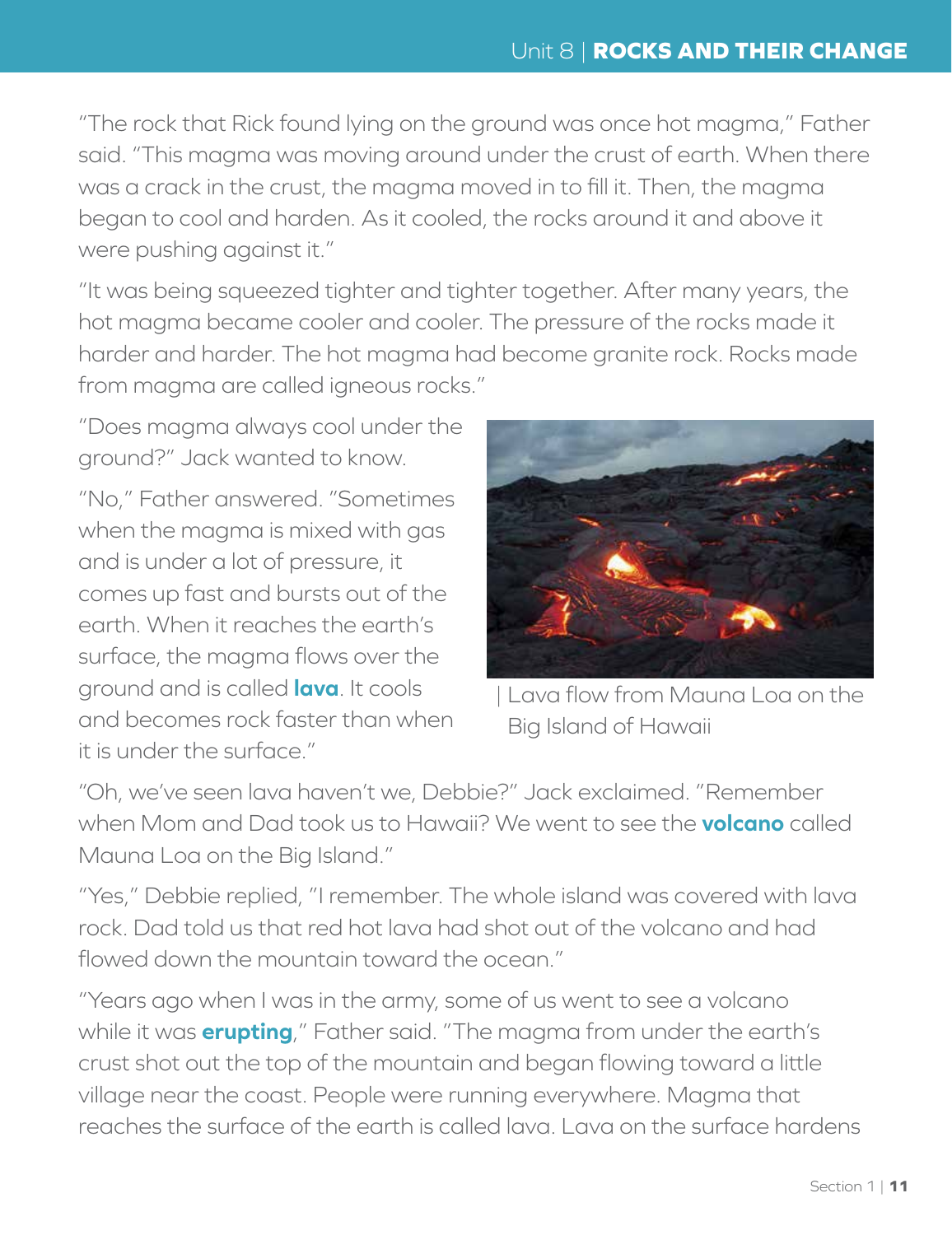more quickly than the magma underground. It takes a long, long time for magma to harden underground into granite, but lava hardens in a few years sometimes into a rock called **basalt**. I will show you a piece of basalt I brought back from that village. You will see many spaces and holes the bubbles of gas made as the magma cooled. They still show."

"Did the lava reach the village?" Debbie asked.

"No, not that time," Father said. "But years later, that volcano erupted again and killed every living thing around. Most of the people were able to get away before the flow reached them, though. They had to really move fast."

"It would be fun to watch a volcano erupt," said Mary.

"Yes, if you could stay away from the lava flow," they all added.

"We have talked enough for now," Father said. "Let's look for more rocks before we start for home."



| When a volcano erupts, hot magma from under the earth's crust shoots out of the mountain and flows down the side as lava.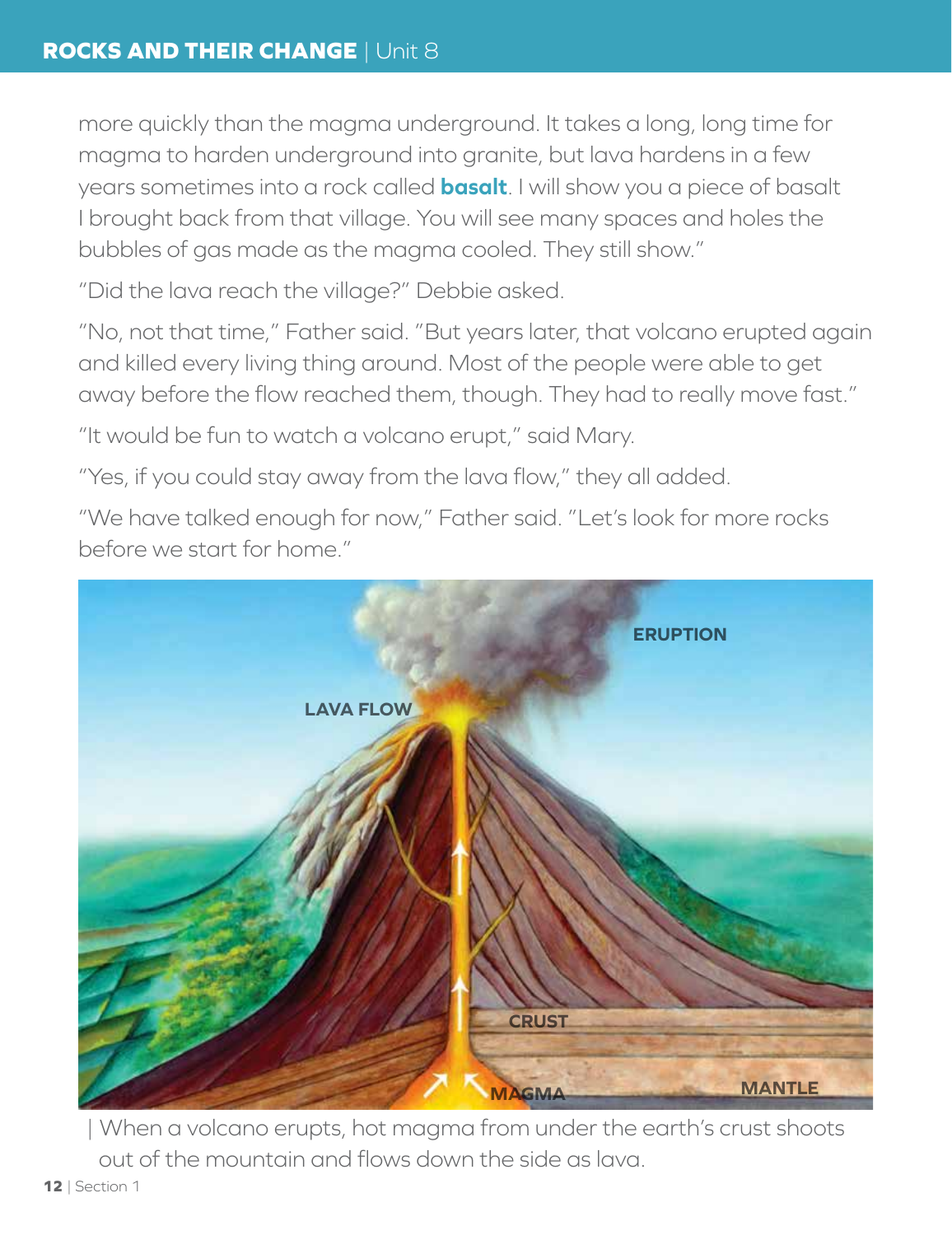|                                                      | Write the correct word from the list on the line.                  |                                                                                                                                         |                                                |                 |  |
|------------------------------------------------------|--------------------------------------------------------------------|-----------------------------------------------------------------------------------------------------------------------------------------|------------------------------------------------|-----------------|--|
|                                                      | basalt<br>blow                                                     | liquid<br>magma                                                                                                                         | pressure<br>heat a controller                  | lava<br>volcano |  |
|                                                      |                                                                    | <b>1.16</b> When lava flows from a volcano, it is a very hot<br><u> 1986 - Johann Stoff, Amerikaansk politiker (</u>                    |                                                |                 |  |
| 1.18                                                 |                                                                    | The hot liquid that forms both granite and lava is called<br>the control of the control of the control of the control of the control of |                                                |                 |  |
| 1.19                                                 |                                                                    | The magma that flows from volcanoes to the surface of the earth<br>sometimes forms a rock called ______________________________.        |                                                |                 |  |
| 1,20                                                 |                                                                    |                                                                                                                                         |                                                |                 |  |
|                                                      | Magma that flows from a volcano is called ________________________ |                                                                                                                                         |                                                |                 |  |
|                                                      |                                                                    |                                                                                                                                         |                                                |                 |  |
|                                                      |                                                                    | What two forces help form granite?                                                                                                      |                                                |                 |  |
|                                                      |                                                                    |                                                                                                                                         |                                                |                 |  |
|                                                      |                                                                    |                                                                                                                                         |                                                |                 |  |
|                                                      | .<br>Write <i>true</i> or <i>false</i> .                           |                                                                                                                                         |                                                |                 |  |
|                                                      |                                                                    |                                                                                                                                         | Heat and pressure help form granite.           |                 |  |
|                                                      |                                                                    |                                                                                                                                         | The center of the earth is very hot.           |                 |  |
|                                                      |                                                                    |                                                                                                                                         | The center of the earth is called the crust.   |                 |  |
|                                                      |                                                                    | Soil is mostly rock and water.                                                                                                          |                                                |                 |  |
| 1.21<br>1.22<br>1.23<br>1.24<br>1.25<br>1.26<br>1.27 |                                                                    |                                                                                                                                         | Granite comes from hot magma which has cooled. |                 |  |
| 1.28                                                 |                                                                    |                                                                                                                                         | It takes only a few years for magma to cool.   |                 |  |
| 1.29                                                 |                                                                    |                                                                                                                                         | The core of the earth is larger than the moon. |                 |  |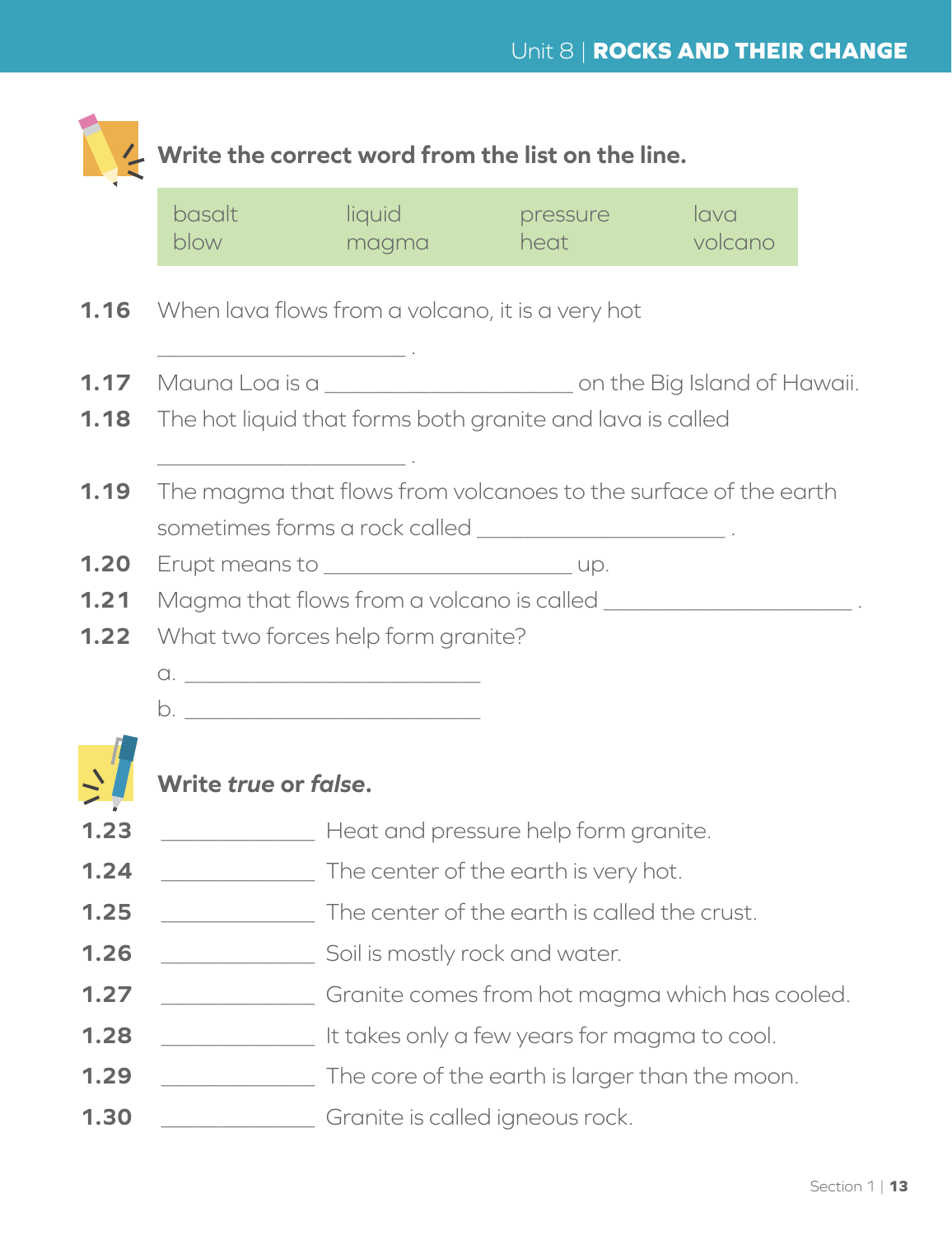## **SELF TEST 1**

**Each answer** = 1 point

### **Fill in the circle before the right answer.**

|      | 1.01 Granite rocks are ______________                                                  |                                               |  |  |  |
|------|----------------------------------------------------------------------------------------|-----------------------------------------------|--|--|--|
|      | O hard                                                                                 | O soft                                        |  |  |  |
|      | <b>1.02</b> Rocks were created by ________                                             |                                               |  |  |  |
|      | O God                                                                                  | O man                                         |  |  |  |
|      | <b>1.03</b> Before going somewhere to hunt rocks, a person                             |                                               |  |  |  |
|      |                                                                                        | ask the owner of the land if it is all right. |  |  |  |
|      | O should not                                                                           | O should                                      |  |  |  |
|      |                                                                                        |                                               |  |  |  |
|      | O crystal                                                                              | O boulder                                     |  |  |  |
| 1.05 | Sand is really a very tiny grain of _________________________.                         |                                               |  |  |  |
|      | O rock                                                                                 | O magma                                       |  |  |  |
|      | <b>1.06</b> Scientists who study rocks are called _________________________.           |                                               |  |  |  |
|      | O rock hounds                                                                          | O geologists                                  |  |  |  |
|      | <b>1.07</b> The top layer of the earth is sometimes called the                         |                                               |  |  |  |
|      |                                                                                        |                                               |  |  |  |
|      | O core                                                                                 | O crust                                       |  |  |  |
|      | <b>1.08</b> Rocks that are formed under the surface of the earth by heat and           |                                               |  |  |  |
|      |                                                                                        |                                               |  |  |  |
|      | O igneous rocks                                                                        | O crystal rocks                               |  |  |  |
|      | <b>1.09</b> Most rocks are made up of tiny crystals called ___________________________ |                                               |  |  |  |
|      | O mantles                                                                              | O minerals                                    |  |  |  |
|      | <b>1.010</b> Mauna Loa is a(n) ___________________________ in Hawaii.                  |                                               |  |  |  |
|      | O island                                                                               | O volcano                                     |  |  |  |
|      |                                                                                        |                                               |  |  |  |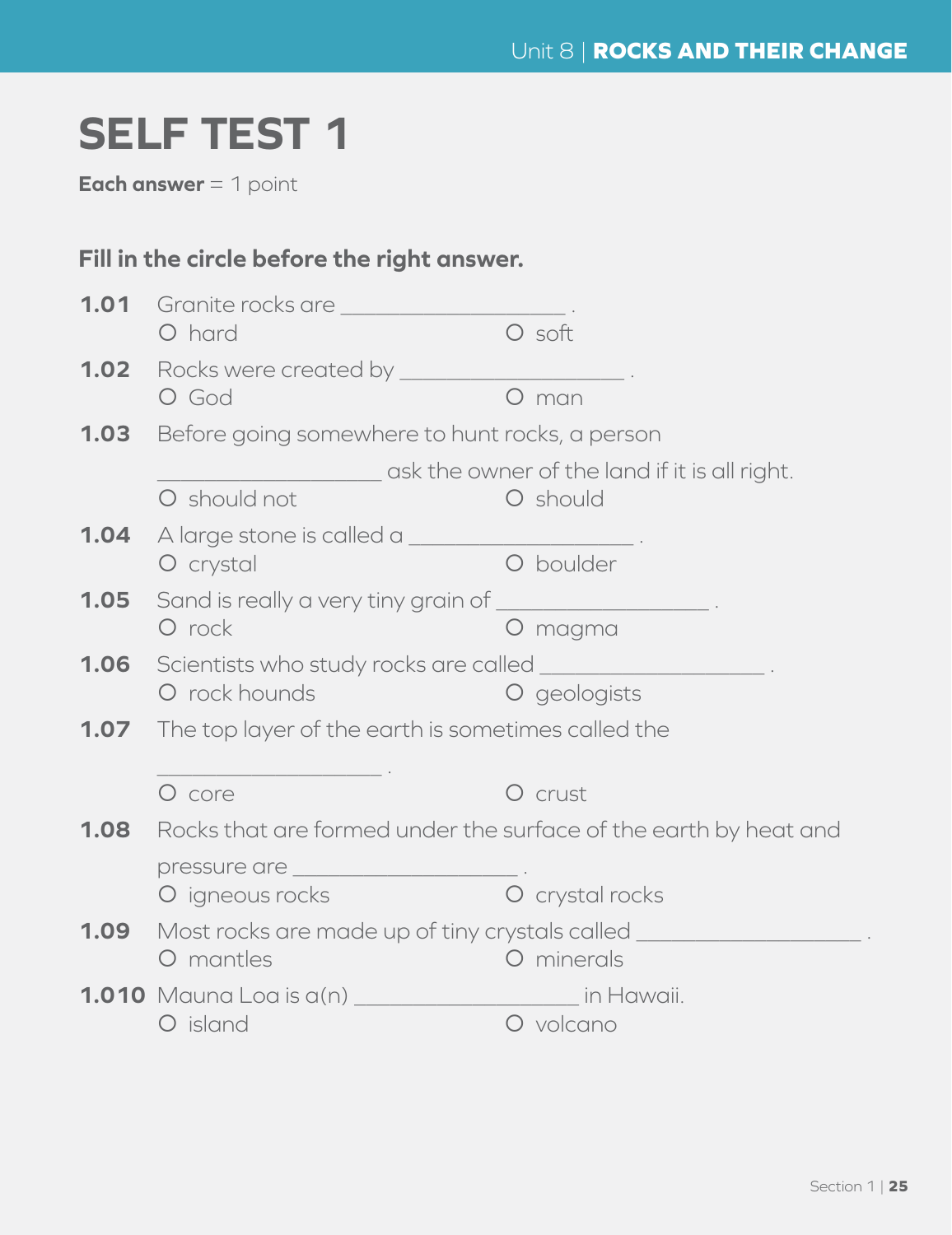### **Draw a line from the beginning of the sentence to the end.**

| <b>1.011</b> A rock hound | means changed.                    |
|---------------------------|-----------------------------------|
| 1.012 Metamorphic •       | helps form rock.                  |
| <b>1.013</b> Pressure     | is a hard rock formed from magma. |
| <b>1.014 Granite</b>      | is a rock formed from a volcano.  |
| <b>1.015 Basalt</b>       | studies rocks for fun.            |

**Write** *yes* **on the line if the sentence is correct. Write** *no* **on the line if the sentence is not correct.**

| 1.016 | Heat helps form rocks.                         |
|-------|------------------------------------------------|
| 1.017 | The center of the earth is called a cube.      |
| 1.018 | All crystals have eight square sides.          |
| 1.019 | Granite and basalt are igneous rocks.          |
| 1.020 | The core of the earth is larger than the moon. |
| 1.021 | Limestone is a metamorphic rock.               |
| 1.022 | Coal is a sedimentary rock.                    |

**Write two examples of the three kinds of rocks formed by heat and pressure. Choose the examples from the box.**

| granite<br>limestone                                                                 | coal<br>gneiss        | lava<br>sandstone       | basalt                |    |
|--------------------------------------------------------------------------------------|-----------------------|-------------------------|-----------------------|----|
| <b>1.023</b> Igneous ______<br>1.024 Sedimentary _______<br>1.025 Metamorphic ______ |                       |                         |                       |    |
| Score                                                                                | <b>Teacher check:</b> | <b>Initials</b><br>Date | <u> André de la p</u> | 20 |